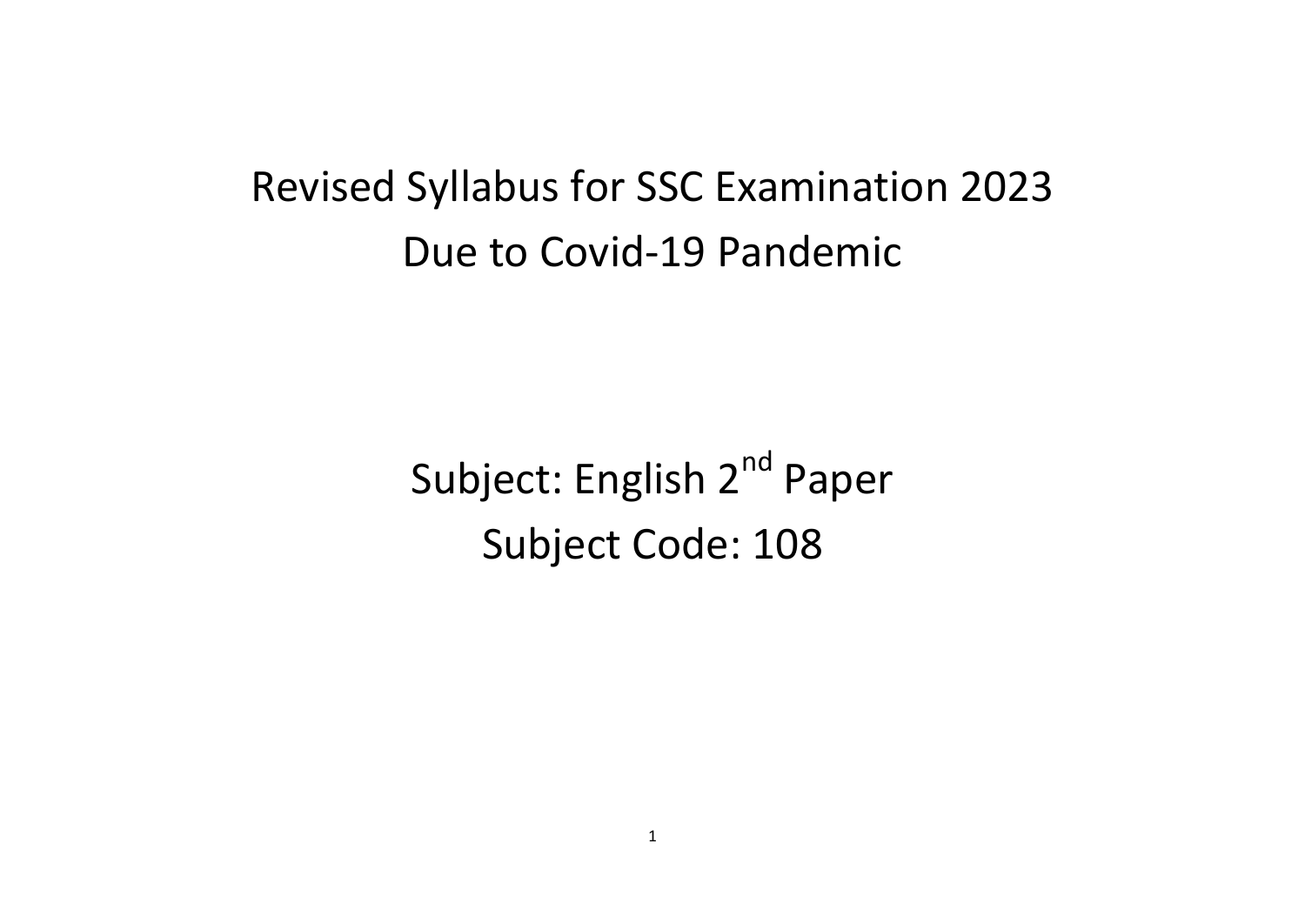#### **Revised Syllabus for SSC Examination 2023 due to COVID-19 Context English 2nd Paper**

|              | <b>Chapter &amp; Title of the lessons</b>                                                                                                                                                                                                                                 | Learning<br>outcomes | Probable<br>no. of<br>periods | Order of the periods                                                                                                                                     | <b>Remarks</b>                                      |
|--------------|---------------------------------------------------------------------------------------------------------------------------------------------------------------------------------------------------------------------------------------------------------------------------|----------------------|-------------------------------|----------------------------------------------------------------------------------------------------------------------------------------------------------|-----------------------------------------------------|
|              | Grammar                                                                                                                                                                                                                                                                   |                      |                               |                                                                                                                                                          |                                                     |
|              | Gap filling activities without clues (to test<br>prepositions, articles, zero articles)                                                                                                                                                                                   |                      | 5 periods                     | $4^{th}, 5^{th}, 9^{th}, 10^{th}, 14^{th}$                                                                                                               | Narrative style, Sentence<br>Connectors have been   |
|              | 2. Gap filling(cloze test*) with clues (to test<br>vocabulary in general)<br>(*A Cloze Test is also a gap filling activity with recurring<br>gaps at regular intervals at the 5 <sup>th</sup> or 6 <sup>th</sup> or 7 <sup>th</sup> or 8 <sup>th</sup> or 9 <sup>th</sup> |                      | 5 periods                     | 15 <sup>th</sup> , 17 <sup>th</sup> , 18 <sup>th</sup> , 22 <sup>nd</sup> , 23 <sup>rd</sup>                                                             | excluded to minimize the<br>burden of the learners. |
| word.)<br>3. | Substitution table                                                                                                                                                                                                                                                        |                      | 3 periods                     | $27^{th}$ , $28^{th}$ , $32^{nd}$                                                                                                                        |                                                     |
|              |                                                                                                                                                                                                                                                                           |                      |                               | 33rd, 37 <sup>th</sup> , 38 <sup>th</sup> , 42 <sup>nd</sup> , 43th                                                                                      |                                                     |
| 4.           | Right forms of verbs                                                                                                                                                                                                                                                      |                      | 5 periods                     |                                                                                                                                                          |                                                     |
| 5.           | Changing sentences (change of voice, change of<br>degrees, affirmative to negative, assertive to<br>exclamatory, exclamatory to assertive, assertive<br>to imperative)                                                                                                    |                      | 8 periods                     | $46^{\text{th}}$ , $47^{\text{th}}$ , $51^{\text{st}}$ , $52^{\text{nd}}$ , $56^{\text{th}}$ , $57^{\text{th}}$ , $61^{\text{st}}$ ,<br>62 <sup>nd</sup> |                                                     |
|              | 6. Completing sentences (Using conditionals,<br>gerund, infinitive, participle)                                                                                                                                                                                           |                      | 5 periods                     | $64^{\text{th}}$ ,65 <sup>th</sup> ,69 <sup>th,</sup> 70 <sup>th</sup> ,64 <sup>th</sup>                                                                 |                                                     |
|              | 7. Use of suffix and prefix                                                                                                                                                                                                                                               |                      | 4 periods                     | 75 <sup>th</sup> , 79 <sup>th</sup> , 80 <sup>th</sup> , 84 <sup>th</sup>                                                                                |                                                     |
|              | 8. Tag questions                                                                                                                                                                                                                                                          |                      | 3 periods                     | $85^{th}, 89^{th}, 90^{th}$                                                                                                                              |                                                     |
| 9.           | Punctuations                                                                                                                                                                                                                                                              |                      | 3 periods                     | 97 <sup>th</sup> , 98 <sup>th</sup> , 102 <sup>nd</sup>                                                                                                  |                                                     |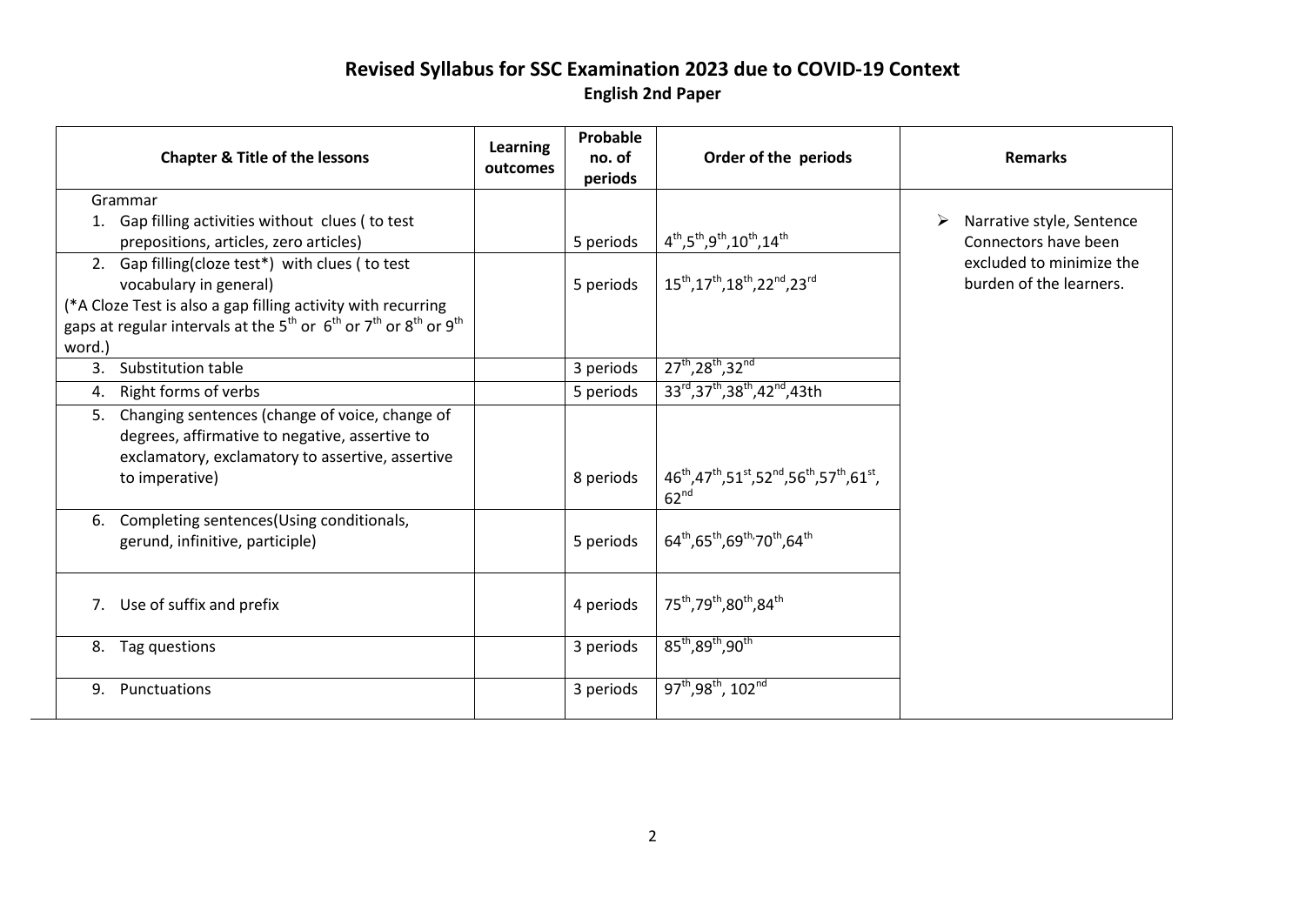| <b>Writing Part</b>                                   |           |                                                                               | Email writing and          |
|-------------------------------------------------------|-----------|-------------------------------------------------------------------------------|----------------------------|
| 1. Writing CV with cover letter                       | 2 periods | $103^{\text{rd}}$ , $108^{\text{th}}$ ,                                       | Composition writing have   |
|                                                       |           |                                                                               | been omitted to reduce the |
| 2. Formal letters (complaint letter, notice, purchase |           |                                                                               | burden of the learners.    |
| order, responses to an order/requests etc.)           | 3 periods | $109^{\text{th}}$ , $113^{\text{th}}$ , $114^{\text{th}}$                     |                            |
|                                                       |           |                                                                               |                            |
| 3. Writing paragraphs                                 | 4 periods | 118 <sup>th</sup> , 119 <sup>th</sup> , 123 <sup>rd</sup> , 124 <sup>th</sup> |                            |
|                                                       |           |                                                                               |                            |
|                                                       |           |                                                                               |                            |
|                                                       |           |                                                                               |                            |

 **Total number of periods 50**